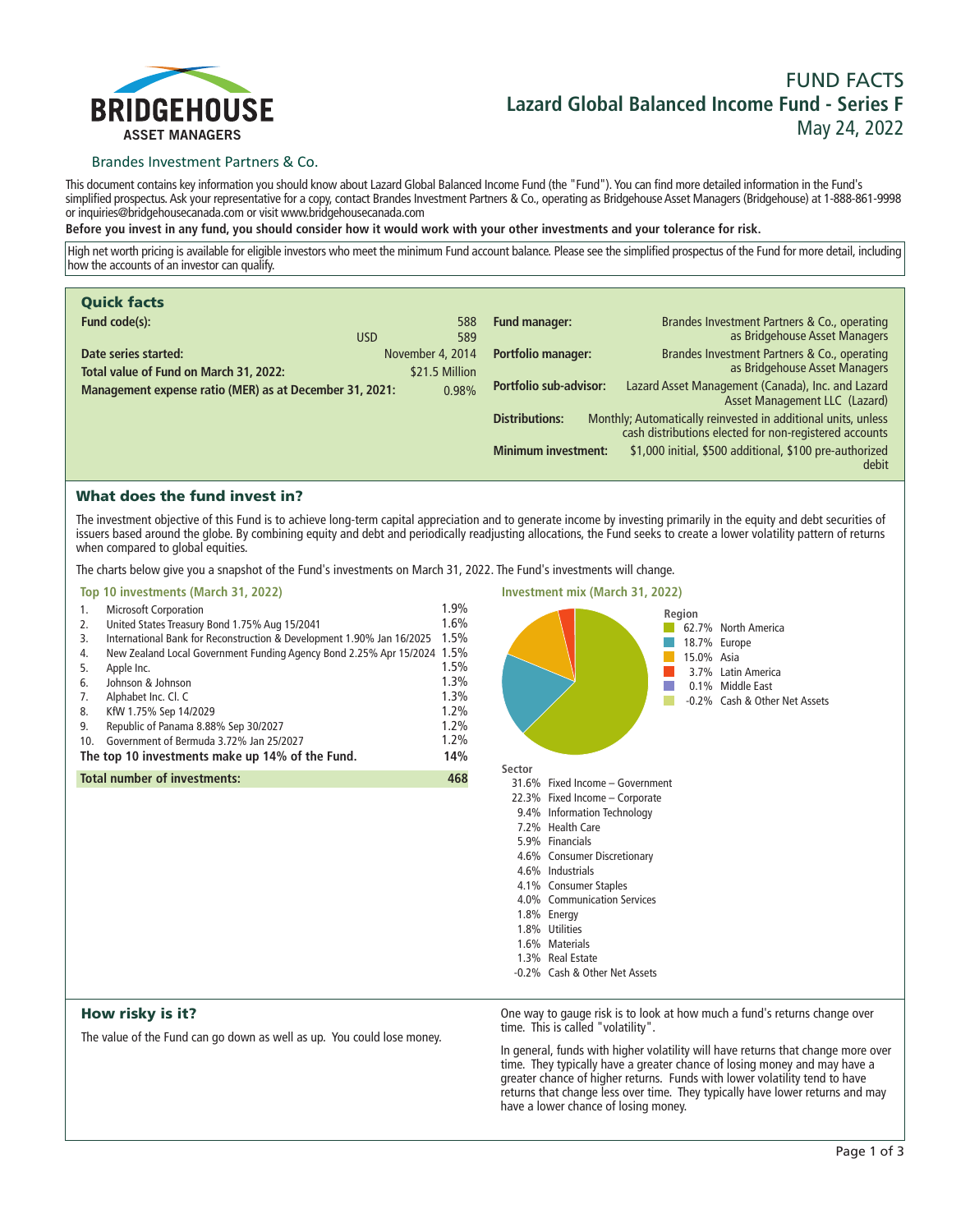

**For more information about the risk rating and specific risks that can affect the Fund's returns, see the Risk section of the Fund's simplified prospectus.**

**Like most mutual funds, this Fund does not have any guarantees. You may not get back the amount of money you invest.**

#### **Risk rating**

**Bridgehouse has rated the volatility of this Fund as Low to Medium.**

**This rating is based on how much the fund's returns have changed from year to year. It doesn't tell you how volatile the fund will be in the future. The rating can change over time. A fund with a low risk rating can still lose money.**



## How has the fund performed?

**This section tells you how Series F units of the Fund have performed over the past 7 years. Returns are after expenses have been deducted. These expenses reduce the Fund's returns.**

**No guarantees**

#### **Year-by-year returns**

**The bar chart shows the Fund's Series F units annual performance for each of the years shown. The Fund dropped in value once in 7 years. The range of returns and change from year to year can help you to assess how risky the Fund has been in the past. It does not tell you how the Fund will perform in the future.**



## **Best and worst 3-month returns**

**This table shows the best and worst returns for Series F units of the Fund in a 3-month period over the past 7 years. The best and worst 3-month returns could be higher or lower in the future. Consider how much of a loss you could afford to take in a short period of time.**

|                    | <b>Return</b> | 3 months ending | If you invest \$1,000 at the beginning of the period |
|--------------------|---------------|-----------------|------------------------------------------------------|
| <b>Best return</b> | $8.1\%$       | August 31, 2021 | Your investment would rise to \$1,081                |
| Worst return       | -6.3% +       | March 31, 2022  | Your investment would drop to \$937                  |

#### **Average return**

**If you invested \$1,000 in the Series F units of this Fund on the day the Series was established it would be worth \$1,416 as of March 31, 2022. This represents an annual compound rate of return of +4.8%.**

| Who is this fund for?                                                                                                                                                                                                                                                                                                                                                                   | A word about tax                                                                                                                                                                                                                                                                                                                                                                                                                                                                       |  |  |
|-----------------------------------------------------------------------------------------------------------------------------------------------------------------------------------------------------------------------------------------------------------------------------------------------------------------------------------------------------------------------------------------|----------------------------------------------------------------------------------------------------------------------------------------------------------------------------------------------------------------------------------------------------------------------------------------------------------------------------------------------------------------------------------------------------------------------------------------------------------------------------------------|--|--|
| • This Fund is suitable for investors who are long term investors and who<br>wish to add the appreciation potential of global equities and debt<br>securities to their portfolio.<br>This Fund is also available to be purchased in U.S. dollars.<br>This Fund is not suitable as a short term investment or for investors who<br>cannot tolerate a low to medium degree of volatility. | In general, you'll have to pay income tax on any money you make on a fund.<br>How much you pay depends on the tax laws where you live and whether or not<br>you hold the Fund in a registered plan, such as a Registered Retirement<br>Savings Plan or a Tax-Free Savings Account.<br>Keep in mind that if you hold your fund in a non-registered account, any fund<br>distributions are included in your taxable income, whether you receive them in<br>cash or have them reinvested. |  |  |
|                                                                                                                                                                                                                                                                                                                                                                                         |                                                                                                                                                                                                                                                                                                                                                                                                                                                                                        |  |  |

## How much does it cost?

**The following tables show the fees and expenses you could pay to buy, own and sell Series F units of the Fund. The fees and expenses - including any commissions can vary among each series of a fund and among funds. Higher commissions can influence representatives to recommend one investment over another. Ask about other funds and investments that may be suitable for you at a lower cost.**

#### **1. Sales charges**

**This Series of units does not have a sales charge option.**